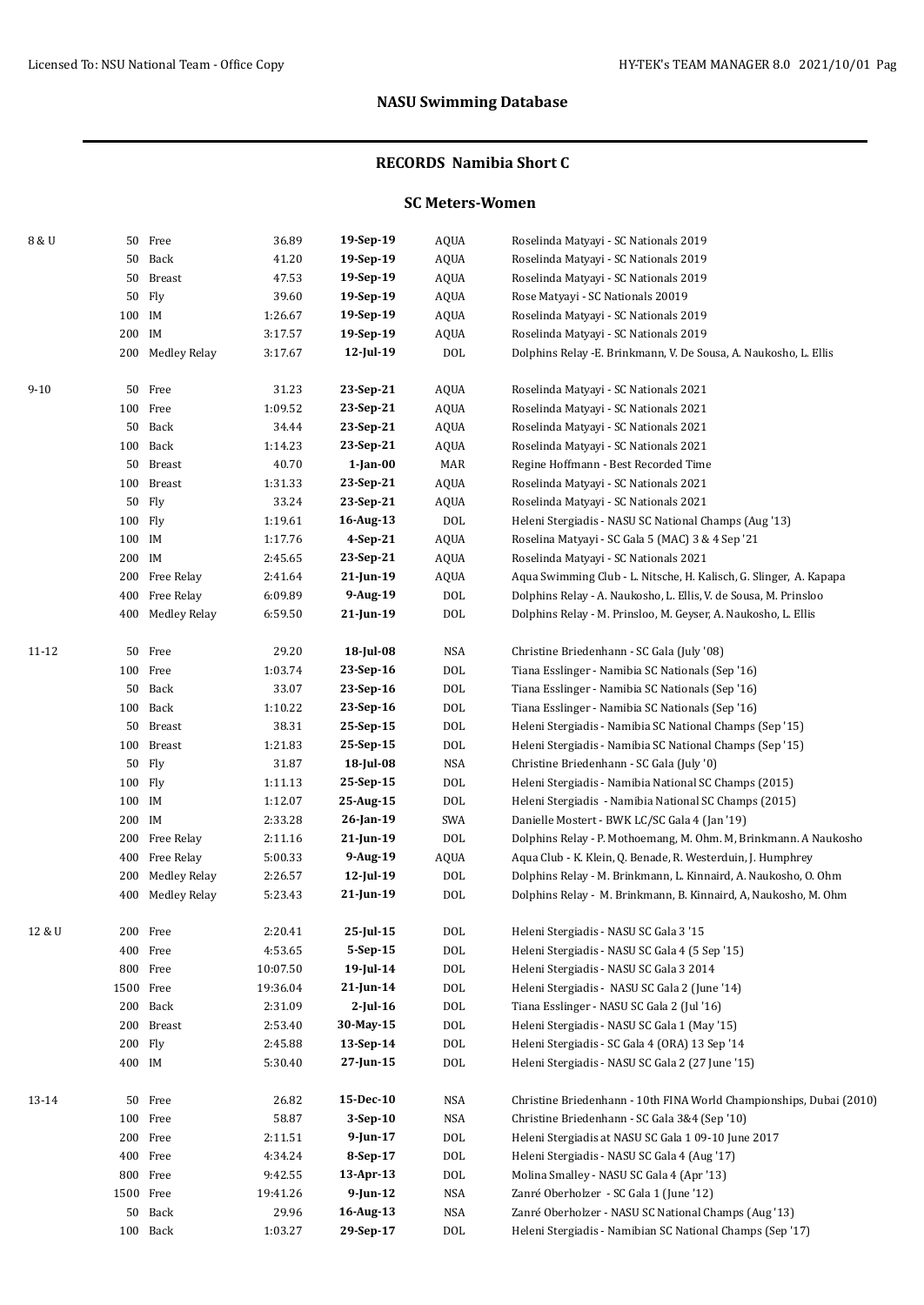| 13-14 |           | 200 Back         | 2:16.75  | $19$ -Jul-13   | <b>NSA</b>  | Zanre Oberholzer<br>NASU SC Gala 3 2013                                      |
|-------|-----------|------------------|----------|----------------|-------------|------------------------------------------------------------------------------|
|       |           | 50 Breast        | 34.85    | $3-Sep-10$     | <b>NSA</b>  | Michaela Cloete - SC Gala 3&4 (Sep '10)                                      |
|       |           | 100 Breast       | 1:16.29  | 15-Sep-12      | <b>NSA</b>  | Kiah Borg - SC Champs (Sep '12)                                              |
|       |           | 200 Breast       | 2:46.46  | 30-Jul-16      | $\rm DOL$   | Heleni Stergiadis - NASU SC Gala 3 (Jun '16)                                 |
|       |           | 50 Fly           | 29.77    | 14-Sep-12      | <b>NSA</b>  | Kiah Borg - SC Champs (Sep '12)                                              |
|       | 100 Fly   |                  | 1:05.54  | 29-Sep-17      | <b>DOL</b>  | Heleni Stergiadis - Namibian SC National Champs (Sep '17)                    |
|       | 200 Fly   |                  | 2:26.68  | 8-Sep-17       | DOL         | Heleni Stergiadis - NASU SC Gala 4 (Aug '17)                                 |
|       | 100 IM    |                  | 1:06.82  | 29-Sep-17      | $\rm DOL$   | Heleni Stergiadis - Namibian SC National Champs (Sep '17)                    |
|       | 200 IM    |                  | 2:23.86  | $9$ -Jun-17    | $\rm DOL$   | Heleni Stergiadis - NASU SC Gala 1 (June '17)                                |
|       | 400 IM    |                  | 5:06.14  | 25-Aug-16      | $\rm DOL$   | Heleni Stergiadis - SA SC Champs (Aug '16)                                   |
|       |           | 200 Free Relay   | 2:04.36  | 4-Sep-21       | <b>AQUA</b> | Aqua Relay - Q. Benade, K. Klein, A. Rey, R. Westerduin                      |
|       | 400       | Free Relay       | 4:32.29  | 9-Aug-19       | <b>DOL</b>  | Dolphins Relay - M. Spath, K. Kandali, M. Stange, T. Mutumbulua (Aug '19)    |
|       |           | 400 Medley Relay | 5:36.19  | $21$ -Jun-19   | DOL         | Dolphins Relay - Nicole-Wilson, Coetzer, Mutumbulua, Stange (Jun '19)        |
| 15-16 |           | 50 Free          | 26.74    | $5-0ct-12$     | <b>NSA</b>  | Christine Briedenhann - NASU SC Gala 4 (Oct '12)                             |
|       |           | 100 Free         | 57.58    | 3-Dec-14       | NAM         | Sonja Adelaar - 12th World Swimming Champs (Dec '14)                         |
|       |           | 200 Free         | 2:08.49  | 27-0ct-18      | DOL         | Heleni Stergiadis - SC Nationals (Oct '18)                                   |
|       |           | 400 Free         | 4:29.55  | 27-0ct-18      | <b>DOL</b>  | Heleni Stergiadis - SC Nationals (Oct '18)                                   |
|       |           | 800 Free         | 9:21.12  | $4 - Oct - 14$ | DOL         | Molina Smalley - City of Plymouth (Oct '14)                                  |
|       | 1500 Free |                  | 18:25.90 | $6$ -Jul-18    | <b>DOL</b>  | Heleni Stergiadis - NSAU SC Gala 2 (Jul '18)                                 |
|       |           | 50 Back          | 28.80    | 3-Dec-14       | NAM         | Zanré Oberholzer - 12th World Swimming Champs (Dec '14)                      |
|       |           | 100 Back         | 1:00.90  | 3-Dec-14       | NAM         | Zanré Oberholzer - 12th World Swimming Champs (Dec '14)                      |
|       |           | 200 Back         | 2:10.95  | 3-Dec-14       | NAM         | Zanré Oberholzer - 12th World Swimming Champs (Dec '14)                      |
|       |           | 50 Breast        | 33.98    | 25-Sep-15      | NSA         | Sonja Adelaar - Namibia National SC Champs (Sep '15)                         |
|       |           | 100 Breast       | 1:14.45  | 16-Aug-13      | <b>NSA</b>  | Toni Roth - NASU SC National Champs (Aug '13)                                |
|       |           | 200 Breast       | 2:37.78  | 7-Aug-14       | <b>NSA</b>  | Toni Roth - SAShort Course Swimming Champs (25m) PMBG (Aug '14)              |
|       |           | 50 Fly           | 29.49    | $5-0ct-12$     | NSA         | Christine Briedenhann - NASU SC Gala 4 (Oct '12)                             |
|       | 100 Fly   |                  | 1:04.82  | 25-Sep-15      | NSA         | Sonja Adelaar - Namibia National SC Champs (Sep '15)                         |
|       | 200 Fly   |                  | 2:21.85  | 19-Sep-19      | <b>DOL</b>  | Heleni Stergiadis - SC Nationals (2019)                                      |
|       | 100 IM    |                  | 1:04.73  | 3-Dec-14       | NAM         | Sonja Adelaar - 12th World Swimming Championships (Dec '14)                  |
|       | 200 IM    |                  | 2:19.33  | 3-Dec-14       | NAM         | Sonja Adelaar - 12th World Swimming Champs (Dec '14)                         |
|       | 400 IM    |                  | 4:58.62  | 27-0ct-18      | <b>DOL</b>  | Heleni Stergiadis - SC Nationals (Oct' 188)                                  |
|       |           | 400 Free Relay   | 4:32.29  | $9-Aug-19$     | <b>DOL</b>  | Dolphins Relay - N. Redecker, A. Maritz, J. Liebenberg, V. Ellmies (Aug '18) |
| 17-18 |           | 50 Free          | 27.58    | 5-Aug-11       | DOL         | Kari Van Der Vaart - SC Champs (Aug '11)                                     |
|       |           | 100 Free         | 59.38    | 3-Dec-14       | NAM         | Toni Roth - 12th World Swimming Champs (Dec '14)                             |
|       |           | 200 Free         | 2:07.53  | 9-Apr-08       | NAM         | Jonay Briedenhann - Time set on 09 April 2008                                |
|       |           | 400 Free         | 4:33.92  | 6-Nov-15       | DOL         | Molina Smalley - ASA South West SC Champs                                    |
|       |           | 800 Free         | 9:30.69  | 25-Jul-15      | DOL         | Mollina Smalley - NASU SC Gala 3 (Jul '15)                                   |
|       | 1500 Free |                  | 24:29.16 | 24-Nov-17      | ORA         | Sonique Spangenberg - SC Gala (Nov '17)                                      |
|       |           | 50 Back          | 29.90    | 23-Sep-16      | NSA         | Zanré Oberholzer - Namibian SC Nationals (Sep '16)                           |
|       |           | 100 Back         | 1:04.64  | 23-Sep-16      | NSA         | Zanré Oberholzer - Namibian SC Nationals (Sep '16)                           |
|       |           | 200 Back         | 2:24.78  | 23-Sep-21      | DOL         | Tiana Esslinger - SC Nationals 2021                                          |
|       |           | 50 Breast        | 33.85    | 15-Dec-10      | NSA         | Daniela Lindemeier -10th FINA World Champs (Dec '10)                         |
|       |           | 100 Breast       | 1:13.44  | 15-Dec-10      | NSA         | Daniela Lindemeier - 10th FINA World Champs (Dec '10)                        |
|       |           | 200 Breast       | 2:34.33  | 3-Dec-14       | NAM         | Toni Roth - 12th World Swimming Champs (Dec '14)                             |
|       |           | 50 Fly           | 30.09    | 23-Sep-16      | DOL         | Molina Smalley - Namibian SC Nationals (Sep '16)                             |
|       | 100 Fly   |                  | 1:06.58  | 23-Sep-16      | DOL         | Molina Smalley - Namibia SC Nationals (Sep '16)                              |
|       | 200 Fly   |                  | 2:33.71  | 23-Sep-21      | DOL         | Nicole Redecker - SC Nationals 2021                                          |
|       | 100 IM    |                  | 1:04.79  | 3-Dec-14       | NAM         | Toni Roth - 12th World Swimming Champs (Dec '14)                             |
|       | 200 IM    |                  | 2:20.56  | 3-Dec-14       | NAM         | Toni Roth -12th World Swimming Champs (Dec '14)                              |
|       | 400 IM    |                  | 4:57.68  | 3-Dec-14       | NAM         | Toni Roth -12th World Swimming Champs (Dec '14)                              |
|       |           | 200 Free Relay   | 1:59.88  | 2-Jul-16       | NSA         | NSA Relay - K. Borg, Z.Oberholzer, T. Roth, K. Schatz (Jul '16)              |
|       | 400       | Medley Relay     | 5:12.06  | 21-Jun-19      | DOL         | Dolphins Relay - A. Maritz, H. Stergiadis, V. Botha, C. Esslinger (Jun '19)  |
| 25-44 |           | 50 Free          | 32.52    | 23-Sep-21      | AQUA        | Janine Leitner - SC Nationals 2021                                           |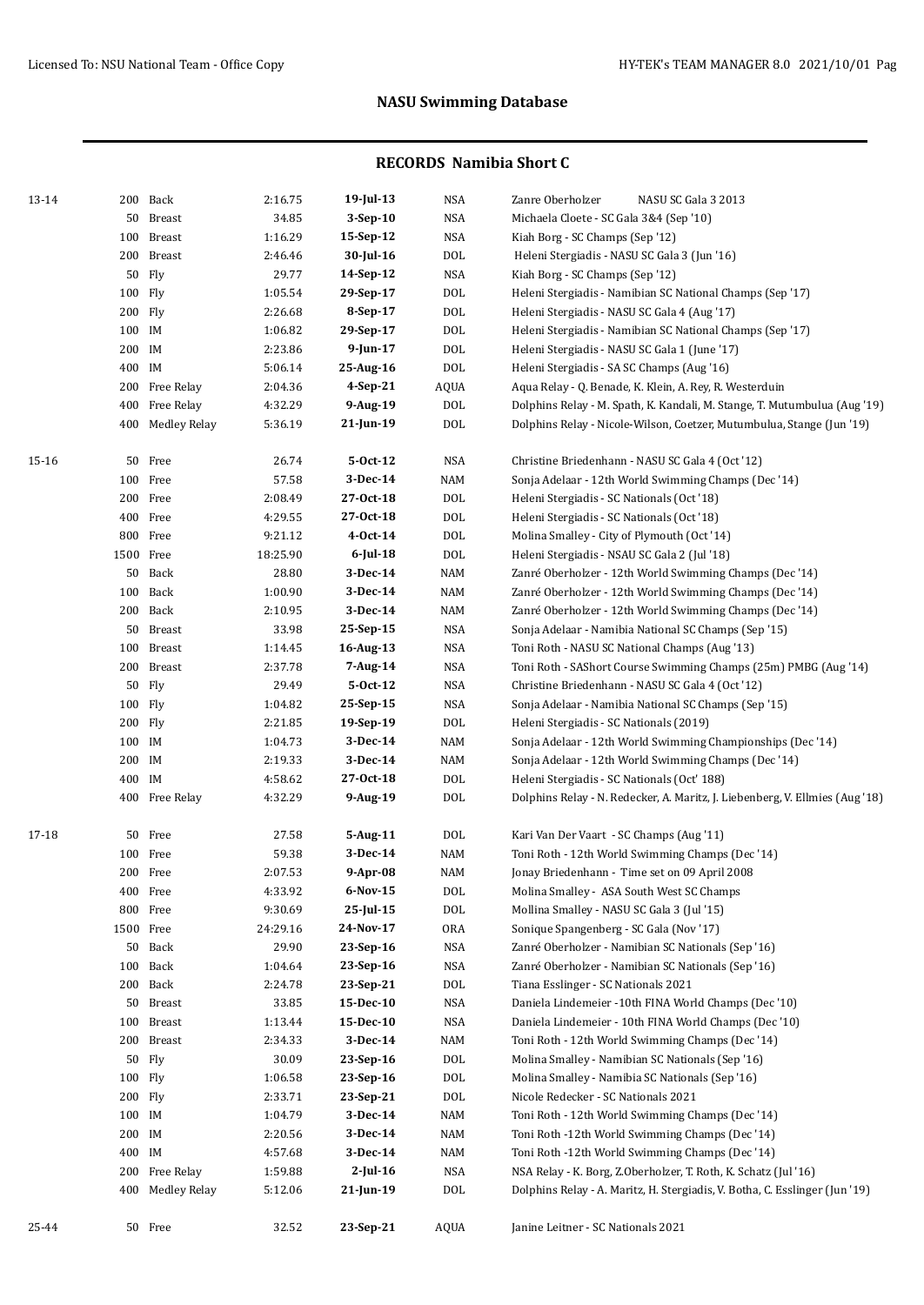| 25-44  |           | 100 Free            | 1:13.36  | 23-Sep-21       | AQUA       | Janine Leitner - SC Nationals 2021                                   |
|--------|-----------|---------------------|----------|-----------------|------------|----------------------------------------------------------------------|
|        |           | 200 Free            | 2:45.98  | 23-Sep-21       | AQUA       | Janine Leitner - SC Nationals 2021                                   |
|        |           | 400 Free            | 5:55.38  | 23-Sep-21       | AQUA       | Janine Leitner - SC Nationals 2021                                   |
|        |           | 800 Free            | 13:43.12 | $3-Aug-18$      | AQUA       | Anel van der Vyver - NASU SC Gala 3 (Aug '18)                        |
|        |           | 50 Back             | 37.86    | 23-Sep-21       | AQUA       | Janine Leitner - SC Nationals 2021                                   |
|        | 100       | Back                | 1:26.94  | 23-Sep-21       | AQUA       | Janine Leitner - SC Nationals 2021                                   |
|        |           | 200 Back            | 3:02.35  | 23-Sep-21       | AQUA       | Janine Leitner - SC Nationals 2021                                   |
|        |           | 50 Breast           | 40.78    | 27-Sep-18       | <b>DOL</b> | Sunel Badenhorst - Namibia SC Nationals (Sep '18)                    |
|        |           | 100 Breast          | 1:36.70  | 23-Sep-21       | AQUA       | Janine Leitner - SC Nationals 2021                                   |
|        |           | 200 Breast          | 3:34.06  | 23-Sep-21       | AQUA       | Janine Leitner - SC Nationals 2021                                   |
|        | 50        | Fly                 | 40.86    | 23-Sep-21       | AQUA       | Janine Leitner - SC Nationals 2021                                   |
|        | 100 IM    |                     | 1:26.00  | 23-Sep-21       | AQUA       | Janine Leitner - SC Nationals 2021                                   |
|        | 200 IM    |                     | 3:08.92  | 23-Sep-21       | AQUA       | Janine Leitner - SC Nationals 2021                                   |
|        |           |                     |          |                 |            |                                                                      |
| 45 & O |           | 50 Free             | 39.11    | 23-Sep-21       | AQUA       | Ulrike Leitner - SC Nationals 2021                                   |
|        |           | 100 Free            | 1:15.55  | 21-Jun-19       | MARL       | Cheryl Young - SC Gala 2 (Jun '19)                                   |
|        |           | 200 Free            | 3:17.81  | 23-Sep-21       | AQUA       | Ulrike Leitner - SC Nationals 2021                                   |
|        |           | 400 Free            | 5:45.69  | $21$ -Jun-19    | MARL       | Cheryl Young - SC Gala 2 (Jun '19)                                   |
|        |           | 800 Free            | 11:59.03 | 21-Jun-19       | MARL       | Cheryl Young - SC Gala 2 (Jun '19)                                   |
|        | 50        | Back                | 40.94    | $4-Sep-21$      | SWA        | Lucy Louw - SC Gala 5 (SWA) - Sep '21                                |
|        |           | 100 Back            | 1:31.25  | $4-Sep-21$      | AQUA       | Lucy Louw - SC Gala 5 (SWA) - Sep '21                                |
|        |           | 200 Back            | 3:19.07  | 23-Sep-21       | AQUA       | Ulrike Leitner - SC Nationals 2021                                   |
|        | 50        | <b>Breast</b>       | 54.91    | 23-Sep-21       | AQUA       | Ulrike Leitner - SC Nationals 2021                                   |
|        | 50        | Fly                 | 39.00    | 12-Jul-19       | MARL       | Cheryl Young - SC Gala 3 (Jul '19)                                   |
|        | 100 IM    |                     | 1:25.89  | 12-Jul-19       | MARL       | Cheryl Young - SC Gala 3 (Jul '19)                                   |
|        | 400 IM    |                     | 7:08.45  | 21-Jun-19       | MARL       | Cheryl Young - SC Gala 2 (Jun '19)                                   |
| Open   |           | 50 Free             | 26.74    | 5-Oct-12        | NSA        | Christine Briedenhann - NASU SC Gala 4 2012                          |
|        |           | 100 Free            | 57.58    | 3-Dec-14        | NAM        | Sonja Adelaar - 12th World Swimming Champs (Dec '14)                 |
|        |           | 200 Free            | 2:07.53  | 9-Apr-08        | NAM        | Jonay Briedenhann (Apr '08)                                          |
|        |           | 400 Free            | 4:29.55  | 27-0ct-18       | <b>DOL</b> | Heleni Stergiadis - SC Nationals 2018                                |
|        |           | 800 Free            | 9:21.12  | 4-0ct-14        | <b>DOL</b> | Molina Smalley - City of Plymouth 2014                               |
|        | 1500 Free |                     | 18:25.90 | 6-Jul-18        | DOL        | Heleni Stergiadis - NASU SC Gala 2 (Jul '18)                         |
|        |           | 50 Back             | 28.80    | 3-Dec-14        | NAM        | Zanré Oberholzer - 12th World Swimming Champs '14                    |
|        |           | 100 Back            | 1:00.90  | 3-Dec-14        | NAM        | Zanré Oberholzer - 12th World Swimming Champs '14                    |
|        |           | 200 Back            | 2:10.95  | 3-Dec-14        | NAM        | Zanré Oberholzer - 12th World Swimming Champs '14                    |
|        |           | 50 Breast           | 32.71    | 25-Sep-15       | <b>NSA</b> | Daniela Lindemeier - Namibia National SC Champs 2015                 |
|        |           | 100 Breast          | 1:10.72  | 25-Sep-15       | NSA        | Daniela Lindemeier - Namibia National SC Champs (Sep '15)            |
|        | 200       | Breast              | 2:33.73  | 15-Aug-14       | NSA        | Daniela Lindemeier - NASU SC National Champs (Aug '14)               |
|        | 50        | Fly                 | 29.49    | 5-Oct-12        | NSA        | Christine Briedenhann - NASU SC Gala 4 (2012)                        |
|        | 100 Fly   |                     | 1:04.82  | 25-Sep-15       | NSA        | Sonja Adelaar - Namibia National SC ChampS '15                       |
|        | 200 Fly   |                     | 2:21.85  | 19-Sep-19       | <b>DOL</b> | Heleni Stergiadis - SC Nationals (2019)                              |
|        | 100 IM    |                     | 1:04.73  | $3-Dec-14$      | NAM        | Sonja Adelaar at 12th World Swimming Championships                   |
|        | 200       | IM                  | 2:19.33  | $3-Dec-14$      | NAM        | Sonja Adelaar - 12th World Swimming Champs (2014)                    |
|        | 400       | IM                  | 4:57.68  | $3-Dec-14$      | NAM        | Toni Roth - 12th World Swimming Champs '14                           |
|        | 200       | Free Relay          | 1:56.42  | $17$ -Jun- $15$ | <b>NSA</b> | NSA Relay - A. Roth, Z. Weber, S. Adelaar, K. Schatz                 |
|        | 200       | <b>Medley Relay</b> | 2:07.52  | 7-Jul-17        | DOL        | Dolphins Relay - SC Gala 2 (2017) - Sterigiadis, Borg, Smalle, Weber |
|        | 400       | <b>Medley Relay</b> | 4:20.81  | 3-Dec-14        | NAM        | Namibia at 12th World SwimmingOberholzer, Lindemaier, Adelaar, Roth  |
|        |           |                     |          |                 |            |                                                                      |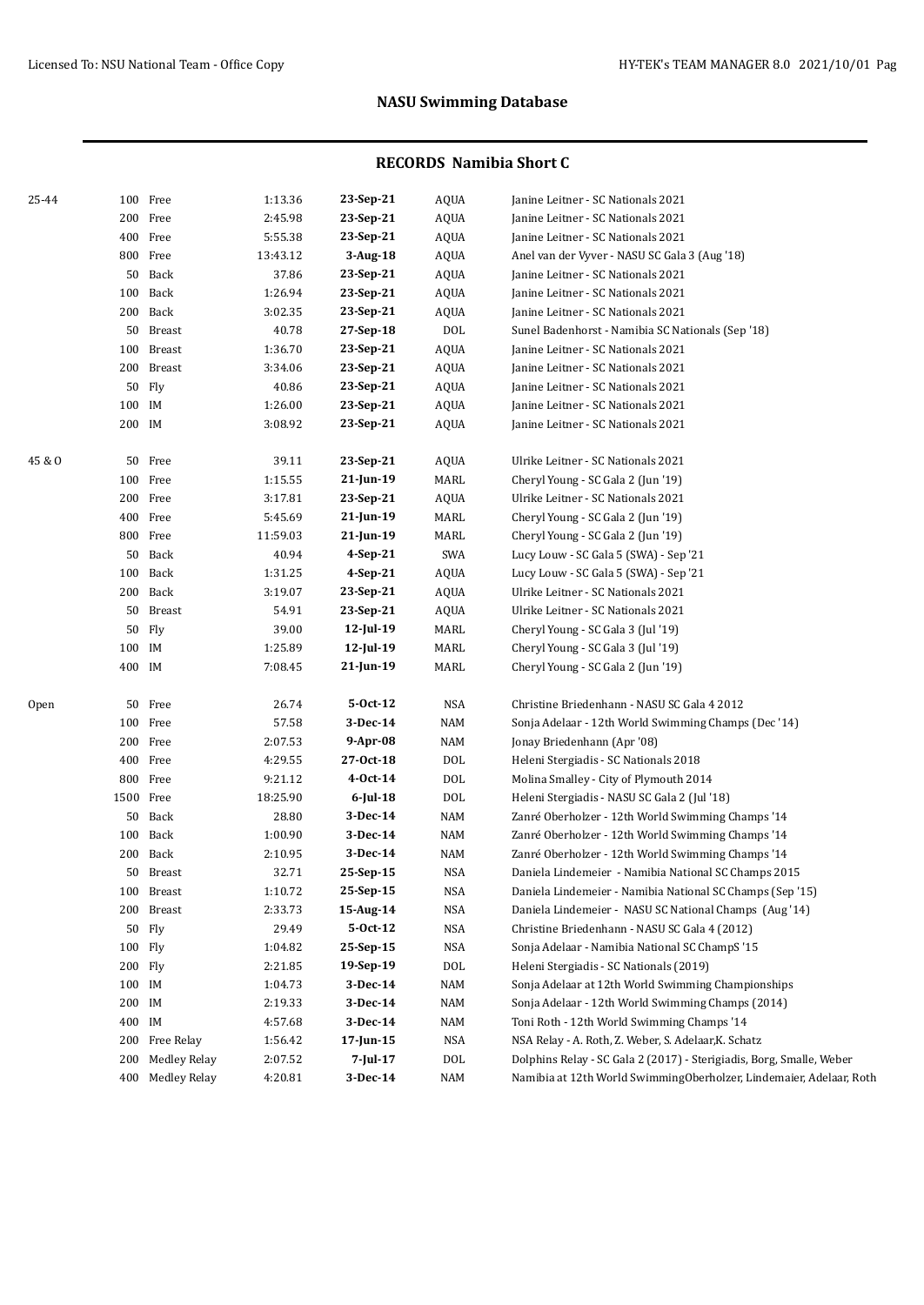### **RECORDS Namibia Short C**

### **SC Meters-Men**

| 8 & U    |           | 50 Free          | 36.03    | 10-May-19    | 0RA         | Rodney Feris - NASFED SC Gala 1                                       |
|----------|-----------|------------------|----------|--------------|-------------|-----------------------------------------------------------------------|
|          |           | 50 Back          | 40.19    | $9-Sep-16$   | <b>DOL</b>  | Ryan Steyn - SC Nationals 2019                                        |
|          |           | 50 Breast        | 46.89    | 16-Aug-13    | DOL         | Mikah Burger - NASU SC National Championships 16-18 Aug 2013          |
|          |           | 50 Fly           | 40.79    | 19-Sep-19    | DOL         | Ryan Steyn - SC Nationals 2019                                        |
|          | 100 IM    |                  | 1:32.04  | 19-Sep-19    | DOL         | Ryan Steyn - SC Nationals 2019                                        |
|          | 200 IM    |                  | 3:19.16  | 11-Jun-16    | DOL         | Oliver Durand - NASU Short Course Gala 1'16                           |
|          |           | 200 Free Relay   | 3:15.56  | 18-Sep-09    | NAM         | NAM 2009 - Hecht, Le Roux, Loftie-Eaton, Oosthuizen                   |
|          |           | 200 Medley Relay | 3:10.68  | $12$ -Jul-19 | <b>DOL</b>  | Dolphins Relay - A. Badenhorst, V. Engelhard, J. Badenhorst, R. Steyn |
|          |           |                  |          |              |             |                                                                       |
| $9 - 10$ |           | 50 Free          | 30.91    | 15-Nov-19    | 0RA         | Nathan Bock - SC-LC Gala 2 (ORA) Nov '19                              |
|          |           | 100 Free         | 1:07.85  | 19-Sep-19    | <b>ORA</b>  | Nathan Bock - SC Nationals (2019)                                     |
|          |           | 50 Back          | 35.24    | 3-Aug-18     | DOL         | Oliver Durand - NASU SC Gala 3 (Aug '18)                              |
|          |           | 100 Back         | 1:15.62  | 3-Aug-18     | <b>DOL</b>  | Oliver Durand - NASU SC Gala 3 (Aug '18)                              |
|          |           | 50 Breast        | 39.59    | 19-Sep-19    | <b>ORA</b>  | Nathan Bock - SC Nationals (2019)                                     |
|          |           | 100 Breast       | 1:25.23  | 3-Aug-18     | <b>DOL</b>  | Oliver Durand - NASU SC Gala 3 (Aug '18)                              |
|          |           | 50 Fly           | 32.80    | 19-Sep-19    | <b>ORA</b>  | Nathan Bock - SC Nationals (2019)                                     |
|          | 100 Fly   |                  | 1:13.57  | $6$ -Jul-18  | <b>DOL</b>  | Oliver Durand - SC Gala (Jul '18)                                     |
|          | 100 IM    |                  | 1:14.32  | 3-Aug-18     | <b>DOL</b>  | Oliver Durand - NASU SC Gala 3 (Aug '18)                              |
|          | 200 IM    |                  | 2:41.91  | $7-Sep-18$   | <b>DOL</b>  | Oliver Durand - NASU SC Gala 4 (Sep '14)                              |
|          |           | 200 Free Relay   | 2:31.69  | 18-Sep-09    | NAM         | Namibia ('09) - Cloete, Lamprecht, Nell, Theissen                     |
|          |           | 400 Free Relay   | 5:42.78  | 9-Aug-19     | <b>DOL</b>  | Dolphins Relay - M. Hooker, N. Chase, R. McNamara, L. Ellis           |
|          |           | 200 Medley Relay | 2:47.82  | 12-Jul-19    | <b>DOL</b>  | Dolphins Relay - J. Langford, L. Ellis, N. Chase, R. McNamara         |
| 11-12    |           | 50 Free          | 26.33    | 27-0ct-18    | NSA         | José Canjulo - SC Nationals 2018                                      |
|          |           | 100 Free         | 57.44    | 3-Aug-18     | <b>NSA</b>  | José Canjulo - NASU SC Gala 3 (Aug '18)                               |
|          |           | 50 Back          | 29.78    | $7-Sep-18$   | <b>NSA</b>  | José Canjulo - NASU SC Gala 4 (Sep '18)                               |
|          |           | 100 Back         | 1:04.47  | 27-0ct-18    | NSA         | José Canjulo - SC Nationals 2018                                      |
|          |           | 50 Breast        | 32.32    | 27-0ct-18    | NSA         | José Canjulo - SC Nationals 2018                                      |
|          |           | 100 Breast       | 1:10.84  | 27-0ct-18    | NSA         | José Canjulo - SC Nationals 2018                                      |
|          |           | 50 Fly           | 28.37    | 27-0ct-18    | NSA         | José Canjulo - SC Nationals 2018                                      |
|          | 100 Fly   |                  | 1:02.09  | 27-0ct-18    | NSA         | José Canjulo - SC Nationals 2018                                      |
|          | 100 IM    |                  | 1:04.06  | 27-0ct-18    | NSA         | José Canjulo - SC Nationals 2018                                      |
|          | 200 IM    |                  | 2:19.15  | 27-0ct-18    | NSA         | José Canjulo - SC Nationals 2018                                      |
|          |           | 200 Free Relay   | 2:08.46  | $4-Sep-21$   | <b>AQUA</b> | Aqua Record - L. Esterhuizen, K. Benade, LJ. Armstrong, E. Nakaleke   |
|          |           | 400 Free Relay   | 5:04.36  | 9-Aug-19     | DOL         | Dolphins Relay - J. Bezuidenhout, F. Steyn, H. Grant, O. Durand       |
|          | 200       | Medley Relay     | 2:17.94  | $7$ -Jul-17  | DOL         | Dolphins Relay - SC Gala 2 (2017) - De Jager, Canjulo, Burger, Ohm    |
|          |           | 400 Medley Relay | 5:33.87  | 21-Jun-19    | DOL         | Dolphins Relay - F. Steyn, H. Grant, O. Durand, C. McNamara           |
|          |           |                  |          |              |             |                                                                       |
| 12 & U   |           | 200 Free         | 2:06.78  | 27-0ct-18    | NSA         | José Canjulo - SC Nationals 2019                                      |
|          |           | 400 Free         | 4:27.46  | 27-0ct-18    | NSA         | José Canjulo - SC Nationals 2018                                      |
|          |           | 800 Free         | 10:16.29 | 3-Aug-18     | DOL         | Nico Esslinger - NASU SC Gala 3 (Aug '18)                             |
|          | 1500 Free |                  | 19:44.56 | 10-May-19    | DOL         | Oliver Durand - NASU SC Gala 1 (May '19)                              |
|          |           | 200 Back         | 2:22.26  | $7-Sep-18$   | NSA         | José Canjulo - NASU SC Gala 4 (Sep '18)                               |
|          | 200       | Breast           | 2:48.22  | $7-Sep-18$   | NSA         | José Canjulo - NASU SC Gala 4 (Sep '18)                               |
|          | 200 Fly   |                  | 2:21.28  | 27-0ct-18    | NSA         | José Canjulo - SC Nationals 2018                                      |
|          | 400 IM    |                  | 4:50.86  | 27-0ct-18    | NSA         | José Canjulo - SC National '18                                        |
| 13-14    |           | 50 Free          | 24.95    | 19-Sep-19    | MAC         | José Canjulo - SC Nationals 2019                                      |
|          |           | 100 Free         | 54.10    | 14-Mar-20    | MAC         | José Canjulo - Gauteng SC Grand Prix (Mar '20)                        |
|          |           | 200 Free         | 1:59.88  | 14-Mar-20    | MAC         | José Canjulo - Gauteng SC Grand Prix (Mar '20)                        |
|          |           | 400 Free         | 4:24.68  | 19-Sep-19    | DOL         | Mikah Burger - SC Nationals (Sep '19)                                 |
|          |           | 800 Free         | 9:12.22  | $13$ -Apr-13 | NSA         | Nicolai Flemming - NASU SC Gala 4 (Apr '13)                           |
|          | 1500 Free |                  | 18:30.06 | $9$ -Jun-12  | <b>NSA</b>  | Lushano Lamprecht SC Gala 1 (June '12)                                |
|          |           | 50 Back          | 27.46    | 19-Sep-19    | MAC         | José Canjulo - SC Nationals (Sep '19)                                 |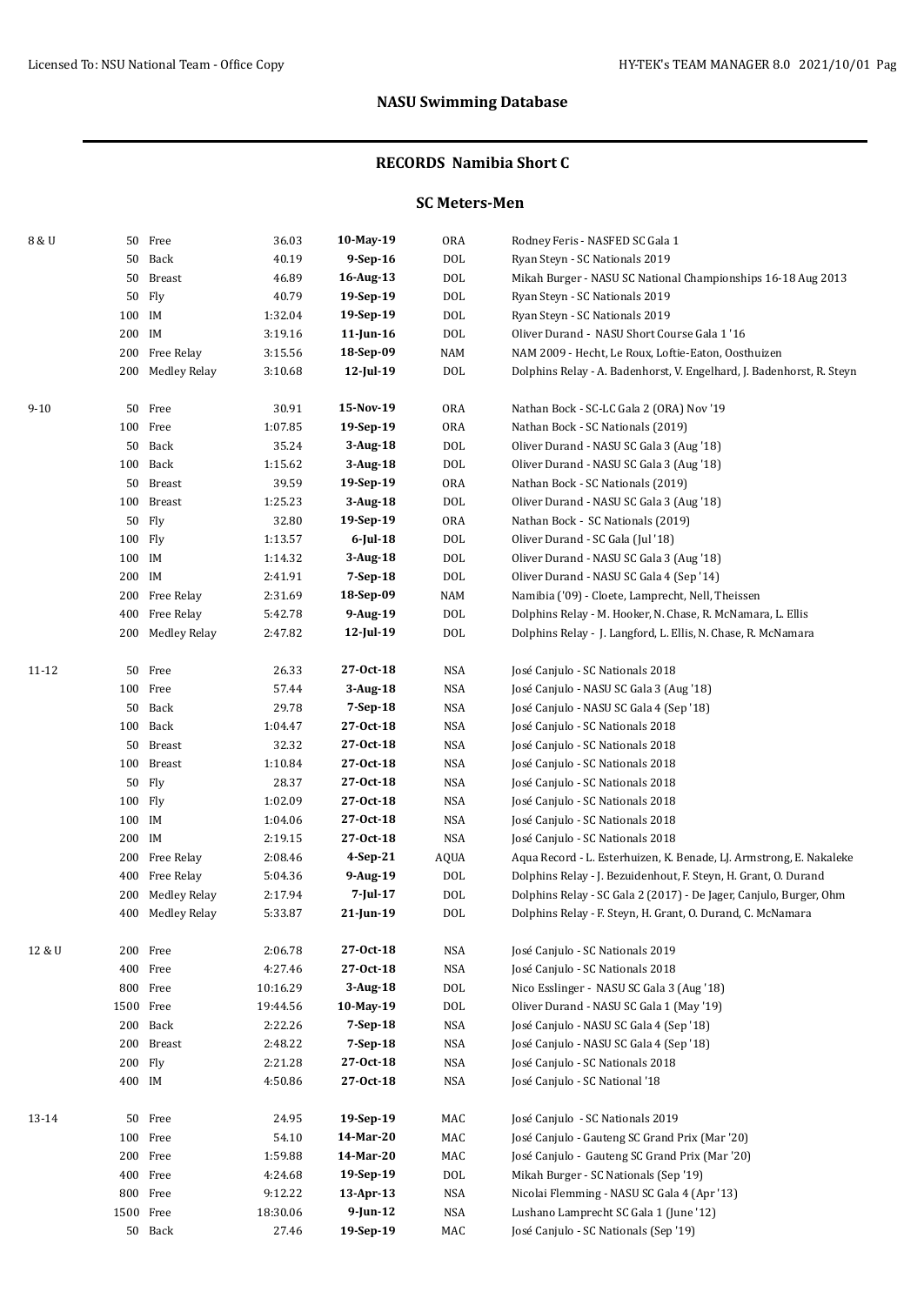| 13-14 |         | 100 Back       | 59.27    | 14-Mar-20    | MAC         | José Canjulo - Gauteng SC Grand Prix (Mar '20)                                 |
|-------|---------|----------------|----------|--------------|-------------|--------------------------------------------------------------------------------|
|       |         | 200 Back       | 2:10.15  | 19-Sep-19    | <b>DOL</b>  | Mikah Burger - SC Nationals (Sep '19)                                          |
|       |         | 50 Breast      | 30.93    | 21-Jun-19    | <b>NSA</b>  | José Canjulo - SC Gala 2 (June '19)                                            |
|       |         | 100 Breast     | 1:04.70  | 14-Mar-20    | MAC         | José Canjulo - Gauteng SC Grand Prix (Mar '20)                                 |
|       |         | 200 Breast     | 2:30.97  | 23-Sep-21    | <b>DOL</b>  | Oliver Durand - SC Nationals 2021                                              |
|       |         | 50 Fly         | 26.29    | 14-Mar-20    | MAC         | José Canjulo - Gauteng SC Grand Prix (Mar '20)                                 |
|       | 100 Fly |                | 58.81    | 12-Jul-19    | <b>DOL</b>  | Mikah Burger - SC Gala 3 (Jul '19)                                             |
|       | 200 Fly |                | 2:13.54  | 19-Sep-19    | <b>DOL</b>  | Mikah Burger - SC Nationals (Sep '19)                                          |
|       | 100 IM  |                | 1:00.64  | 19-Sep-19    | MAC         | José Canjulo - SC Nationals (Sep '19)                                          |
|       | 200 IM  |                | 2:11.29  | 14-Mar-20    | MAC         | José Canjulo - Gauteng SC Grand Prix (Mar '20)                                 |
|       | 400 IM  |                | 4:42.69  | 23-Sep-21    | <b>DOL</b>  | Oliver Durand - SC Nationals 2021                                              |
|       |         | 200 Free Relay | 1:55.93  | $21$ -Jun-19 | DOL         | Dolphins Relay - Q. Ellis, N.Esslinger, O. Ohm, KP. Rathenam (Jun '19)         |
|       |         | 400 Free Relay | 4:11.43  | 9-Aug-19     | DOL         | Dolphins Relay - O. Ohm, L. Du Raan, Q. Ellis, M. Burger (Aug "19)             |
|       | 200     | Medley Relay   | 2:03.47  | 12-Jul-19    | <b>DOL</b>  | Dolphins Relay - Q Ellis, KP. Rathenam, M. Burger, O. Ohm (Jul '19)            |
|       | 400     | Medley Relay   | 5:00.87  | 21-Jun-19    | DOL         | Dolphins Relay - N. Esslinger, KP. Rathenam, Q. Ellis, L. Du Raan (Jun '19)    |
| 15-16 |         | 50 Free        | 24.23    | 29-Sep-17    | <b>NSA</b>  | Ronan Wantenaar - Namibian SC National Champs (Sep '17)                        |
|       |         | 100 Free       | 52.81    | 23-Sep-21    | <b>AQUA</b> | José Canjulo - SC Nationals 2021                                               |
|       |         | 200 Free       | 1:55.89  | 23-Sep-21    | <b>AQUA</b> | José Canjulo - SC Nationals 2021                                               |
|       |         | 400 Free       | 4:05.67  | 23-Sep-21    | <b>AQUA</b> | José Canjulo - SC Nationals 2021                                               |
|       |         | 800 Free       | 8:42.23  | 23-Sep-21    | <b>DOL</b>  | Oliver Ohm - SC Nationals 2021                                                 |
|       |         | 1500 Free      | 16:54.22 | 23-Sep-21    | DOL         | Oliver Ohm - SC Nationals 2021                                                 |
|       | 50      | Back           | 26.73    | 23-Sep-21    | <b>AQUA</b> | José Canjulo - SC Nationals 2021                                               |
|       |         | 100 Back       | 57.14    | 23-Sep-21    | <b>AQUA</b> | José Canjulo - SC Nationals 2021                                               |
|       |         | 200 Back       | 2:02.92  | $19$ -Jul-14 | <b>NSA</b>  | Lushano Lamprecht - NASU SC 3 (Jul '14)                                        |
|       |         | 50 Breast      | 29.08    | 23-Sep-21    | <b>AQUA</b> | José Canjulo - SC Nationals 2021                                               |
|       |         | 100 Breast     | 1:04.44  | 23-Sep-21    | <b>AQUA</b> | José Canjulo - SC Nationals 2021                                               |
|       |         | 200 Breast     | 2:23.63  | 4-Aug-17     | <b>NSA</b>  | Ronan Wantenaar - NASU SC Gala 3 (Aug '17)                                     |
|       |         | 50 Fly         | 26.18    | 23-Sep-21    | $\rm DOL$   | Mikah Burger - SC Nationals 2021                                               |
|       | 100 Fly |                | 56.78    | 23-Sep-21    | DOL         | Mikah Burger - SC Nationals 2021                                               |
|       | 200 Fly |                | 2:07.36  | 21-Mar-18    | NAM         | Corné Le Roux - 2018 CANA Zone IV Swimming Champs (Mar '18)                    |
|       | 100 IM  |                | 57.66    | 23-Sep-21    | <b>AQUA</b> | José Canjulo - SC Nationals 2021                                               |
|       | 200 IM  |                | 2:09.25  | 23-Sep-21    | AQUA        | José Canjulo - SC Nationals 2021                                               |
|       | 400 IM  |                | 4:44.22  | 7-Jul-17     | <b>NSA</b>  | Ronan Wantenaar - NASU SC Gala 2 (Jul '17)                                     |
|       |         | 200 Free Relay | 1:44.18  | $4-Sep-21$   | DOL         | Dolphins Relay - M. Burger, KP. Rathenam, N. Esslinger, O. Ohm (Sep '21)       |
|       | 200     | Medley Relay   | 2:01.76  | 18-Sep-09    | NAM         | Namibian Relay - J. Leitner, M. Van Wyk, F. Mudge, JP. Engelbrecht (Sep '09)   |
| 17-18 |         | 50 Free        | 23.04    | 25-Aug-16    | DOL         | Alexander Skinner - SA SC Champs (Aug '16)                                     |
|       |         | 100 Free       | 49.77    | 9-Dec-16     | <b>DOL</b>  | Alexander Skinner - FINA SC World Champs (Dec '16)                             |
|       |         | 200 Free       | 1:51.69  | 25-Aug-16    | <b>DOL</b>  | Alexander Skinner - SA SC Champs (Aug '16)                                     |
|       |         | 400 Free       | 4:12.17  | $23$ -Jan-15 | NSA         | Lushano Lamprecht - FOBISIA Swimming Champs (Jan '15)                          |
|       |         | 800 Free       | 9:12.32  | 19-Sep-19    | <b>DOL</b>  | Corné le Roux - Namibian SC Nationals (Sep '19)                                |
|       |         | 1500 Free      | 16:47.38 | $25$ -Jul-15 | <b>DOL</b>  | Phillip Seidler - NASU SC Gala 3 (Jul '15)                                     |
|       |         | 50 Back        | 26.26    | 27-Oct-18    | <b>NSA</b>  | Ronan Wantenaar - SC Nationals (Oct '1)                                        |
|       |         | 100 Back       | 57.10    | 19-Sep-19    | MAC         | Ronan Wantenaar - SC Nationals (Sep '19)                                       |
|       |         | 200 Back       | 2:03.64  | $23$ -Jan-15 | <b>NSA</b>  | Lushano Lamprecht - FOBISIA Swimming Champs (Jan '15)                          |
|       |         | 50 Breast      | 28.75    | 11-Dec-18    | NAM         | Ronan Wantenaar - 14th FINA World Champs in China (Dec '18)                    |
|       |         | 100 Breast     | 1:02.91  | 27-0ct-18    | <b>NSA</b>  | Ronan Wantenaar - SC Nationals (Oct '18)                                       |
|       |         | 200 Breast     | 2:20.53  | 27-Oct-18    | NSA         | Ronan Wantenaar - SC Nationals (Oct '18)                                       |
|       |         | 50 Fly         | 25.97    | 7-Dec-16     | DOL         | Alexander Skinner - FINA SC World Champs (Dec '16)                             |
|       | 100 Fly |                | 56.41    | 19-Sep-19    | MAC         | Ronan Wantenaar - SC Nationals (Sep '19)                                       |
|       | 200 Fly |                | 2:10.10  | 19-Sep-19    | DOL         | Corné Le Roux - SC Nationals (Sep '19)                                         |
|       | 100 IM  |                | 57.24    | 19-Sep-19    | MAC         | Ronan Wantenaar - SC Nationals (Sep '19)                                       |
|       | 200 IM  |                | 2:08.04  | 27-Oct-18    | <b>NSA</b>  | Ronan Wantenaar - SC Nationals (Oct '18)                                       |
|       | 400 IM  |                | 4:39.65  | 23-Jan-15    | <b>NSA</b>  | Lushano Lamprecht - FOBISIA Swimming Champs (Jan '15)                          |
|       |         | 200 Free Relay | 1:39.10  | 17-Jun-15    | $\rm DOL$   | Dolphins Relay - B.Theron, A. Oberholster, A. Loftie-Eaton, A. Skinner (Jun '1 |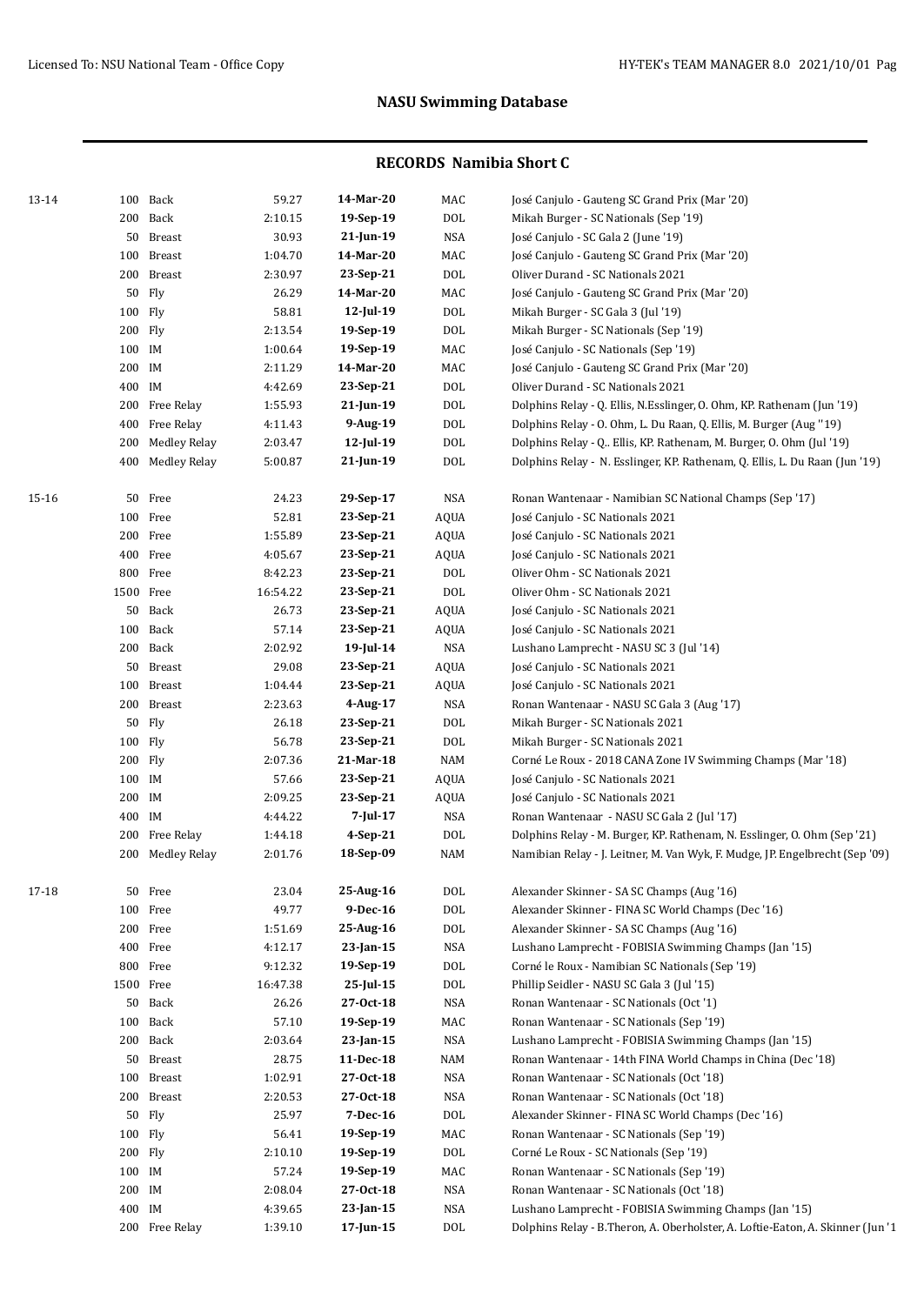| 17-18  |           | 400 Free Relay      | 3:48.79  | $10$ -Dec- $10$ | NAM         | Zone 6 2010 BEST TIME Niemann Kulikowski Mudge Engelbrecht               |
|--------|-----------|---------------------|----------|-----------------|-------------|--------------------------------------------------------------------------|
|        | 200       | <b>Medley Relay</b> | 2:03.06  | 12-Jul-19       | <b>DOL</b>  | Dolphins Relay - A. Wellmann, A. Hagen, F. Setzkorn, M. Gertze (Jul '19) |
|        | 400       | Medley Relay        | 4:20.32  | 10-Dec-10       | <b>NAM</b>  | Namibian Relay - Engelbrecht, Kulikowski, Mudge, Niemann (Zone 6) - 2010 |
| 25-44  |           | 50 Free             | 27.54    | 23-Sep-21       | MAC         | Quinton Delie - SC Nationals 2021                                        |
|        |           | 100 Free            | 1:02.45  | 23-Sep-21       | <b>SWA</b>  | Dentie Louw - SC Nationals 2021                                          |
|        |           | 200 Free            | 2:20.71  | 23-Sep-21       | MAC         | Quinton Delie - SC Nationals 2021                                        |
|        |           | 400 Free            | 5:11.98  | 23-Sep-21       | MAC         | Quinton Delie - SC Nationals 2021                                        |
|        |           | 800 Free            | 12:00.59 | 3-Nov-17        | <b>DOL</b>  | Dentie Louw - BWK LC Gala 2 (SWA) - 3 Nov '17                            |
|        |           | 50 Back             | 33.70    | 27-Aug-18       | SWA         | Dentie Louw - Namibia SC Nationals (Aug '18)                             |
|        |           | 100 Back            | 1:15.13  | 23-Sep-21       | SWA         | Dentie Louw - SC Nationals 2021                                          |
|        |           | 50 Breast           | 33.27    | 23-Sep-21       | MAC         | Quinton Delie - SC Nationals 2021                                        |
|        |           | 100 Breast          | 1:18.98  | 27-Sep-18       | <b>DOL</b>  | Jurie Badenhorst - Namibia SC Nationals (Sep '18)                        |
|        |           | 200 Breast          | 2:50.72  | 27-Sep-18       | <b>DOL</b>  | Jurie Badenhorst - Namibia SC Nationals (Sep '18)                        |
|        | 50        | Fly                 | 29.44    | 23-Sep-21       | MAC         | Quinton Delie - SC Nationals 2021                                        |
|        | 100 Fly   |                     | 1:12.29  | 27-Sep-18       | <b>DOL</b>  | Jurie Badenhorst - Namibia SC Nationals (Sep '18)                        |
|        | 200       | Fly                 | 3:24.41  | 21-Jun-19       | DOL         | Jan Louis Mostert - SC Gala 2 (Jun '19)                                  |
|        | 100 IM    |                     | 1:09.02  | 23-Sep-21       | MAC         | Quinton Delie - SC Nationals 2021                                        |
|        | 200 IM    |                     | 2:38.28  | 27-Sep-18       | DOL         | Jurie Badenhorst - Namibia SC Nationals (Sep '18)                        |
| 45 & O |           | 50 Free             | 29.29    | 23-Sep-21       | MAC         | Francois van der Westhuizen - SC Nationals 2021                          |
|        |           | 100 Free            | 1:04.74  | 23-Sep-21       | MAC         | Francois van der Westhuizen - SC Nationals 2021                          |
|        | 800       | Free                | 11:40.56 | 19-Sep-19       | MAC         | Paddy Murphy - SC Nationals 2019                                         |
|        | 1500 Free |                     | 22:02.59 | 19-Sep-19       | MAC         | Paddy Murphy - SC Nationals 2019                                         |
|        |           | 50 Back             | 36.26    | 23-Sep-21       | MAC         | Francois van der Westhuizen - SC Nationals 2021                          |
|        | 50        | <b>Breast</b>       | 37.31    | 23-Sep-21       | MAC         | Francois van der Westhuizen - SC Nationals 2021                          |
|        | 50        | Fly                 | 33.66    | 21-Jun-19       | MAC         | Gabor Salamon - SC Gala 2 (21 June '19)                                  |
|        | 100 Fly   |                     | 1:36.64  | 23-Sep-21       | <b>AQUA</b> | Richard Coomer - SC Nationals 2021                                       |
|        | 100 IM    |                     | 1:31.14  | 23-Sep-21       | <b>AQUA</b> | Richard Coomer - SC Nationals 2021                                       |
|        | 200 IM    |                     | 3:31.78  | 23-Sep-21       | AQUA        | Richard Coomer - SC Nationals 2021                                       |
| Open   | 50        | Free                | 22.59    | 9-Aug-19        | <b>DOL</b>  | Alexander Skinner - SC Gala 4 (Aug '19)                                  |
|        |           | 100 Free            | 49.59    | 9-Aug-19        | <b>DOL</b>  | Alexander Skinner - SC Gala 4 (Aug '14)                                  |
|        | 200       | Free                | 1:51.69  | 25-Aug-16       | <b>DOL</b>  | Alexander Skinner - SA SC Champs (Aug '16)                               |
|        | 400       | Free                | 3:57.94  | 19-Sep-19       | <b>DOL</b>  | Phillip Seidler - SC Chaps 2019                                          |
|        | 800       | Free                | 8:10.69  | 6-Nov-20        | <b>DOL</b>  | Phillip Seidler - LC/SC Gala 2 (Nov '20)                                 |
|        | 1500 Free |                     | 15:35.99 | 19-Sep-19       | <b>DOL</b>  | Phillip Seidler - SC Nationals 2019                                      |
|        | 50        | Back                | 25.76    | $1-Sep-21$      | AQUA        | Ronan Wantenaar - Republic of Tatarstan SC Gala (Sep '21)                |
|        | 100       | Back                | 56.97    | $1-Sep-21$      | AQUA        | Ronan Wantenaar - Republic of Tatarstan SC Gala (Sep '21)                |
|        | 200       | Back                | 2:02.92  | $19$ -Jul-14    | NSA         | Lushano Lamprecht - NASU SC 3 (Jul '14)                                  |
|        | 50        | Breast              | 28.15    | $1-Sep-21$      | AQUA        | Ronan Wantenaar - Republic of Tatarstan SC Gala (Sep '21)                |
|        | 100       | <b>Breast</b>       | 1:01.91  | $1-Sep-21$      | AQUA        | Ronan Wantenaar - Republic of Tatarstan SC Gala (Sep '21)                |
|        | 200       | Breast              | 2:20.53  | 27-0ct-18       | NSA         | Ronan Wantenaar - SC Nationals (2018)                                    |
|        |           | 50 Fly              | 25.97    | 8-Dec-16        | DOL         | Alexander Skinner - FINA SC World ChampS '16                             |
|        | 100 Fly   |                     | 56.41    | 19-Sep-19       | MAC         | Ronan Wantenaar - SC Nationals (2019)                                    |
|        | 200 Fly   |                     | 2:07.36  | 21-Mar-18       | NAM         | Corné Le Roux - 2018 Cana Zone IV Swimming Champs - Malawi               |
|        | 100 IM    |                     | 56.82    | $1-Sep-21$      | AQUA        | Ronan Wantenaar - Republic of Tatarstan SC Gala (Sep '21)                |
|        | 200 IM    |                     | 2:08.04  | 27-0ct-18       | NSA         | Ronan Z Wantenaar - SC Nationals (2018)                                  |
|        | 400 IM    |                     | 4:39.65  | $23$ -Jan-15    | NSA         | Lushano Lamprecht - FOBISIA Swimming Champs 2015                         |
|        | 200       | Free Relay          | 1:39.10  | 17-Jun-15       | <b>DOL</b>  | Dolphins Relay - B.Theron, A. Oberholster, A. Loftie-Eaton, A. Skinner   |
|        | 400       | Free Relay          | 3:48.18  | 9-Aug-19        | <b>DOL</b>  | Dolphins Relay - A. Wellmann, J. Cioccolanti, M. Henning, A.Skinner      |
|        |           | 200 Medley Relay    | 1:53.51  | 12-Jul-19       | DOL         | Dolphins - M. Henning, J. Cioccolant, C. Le Roux, A. Skinner             |